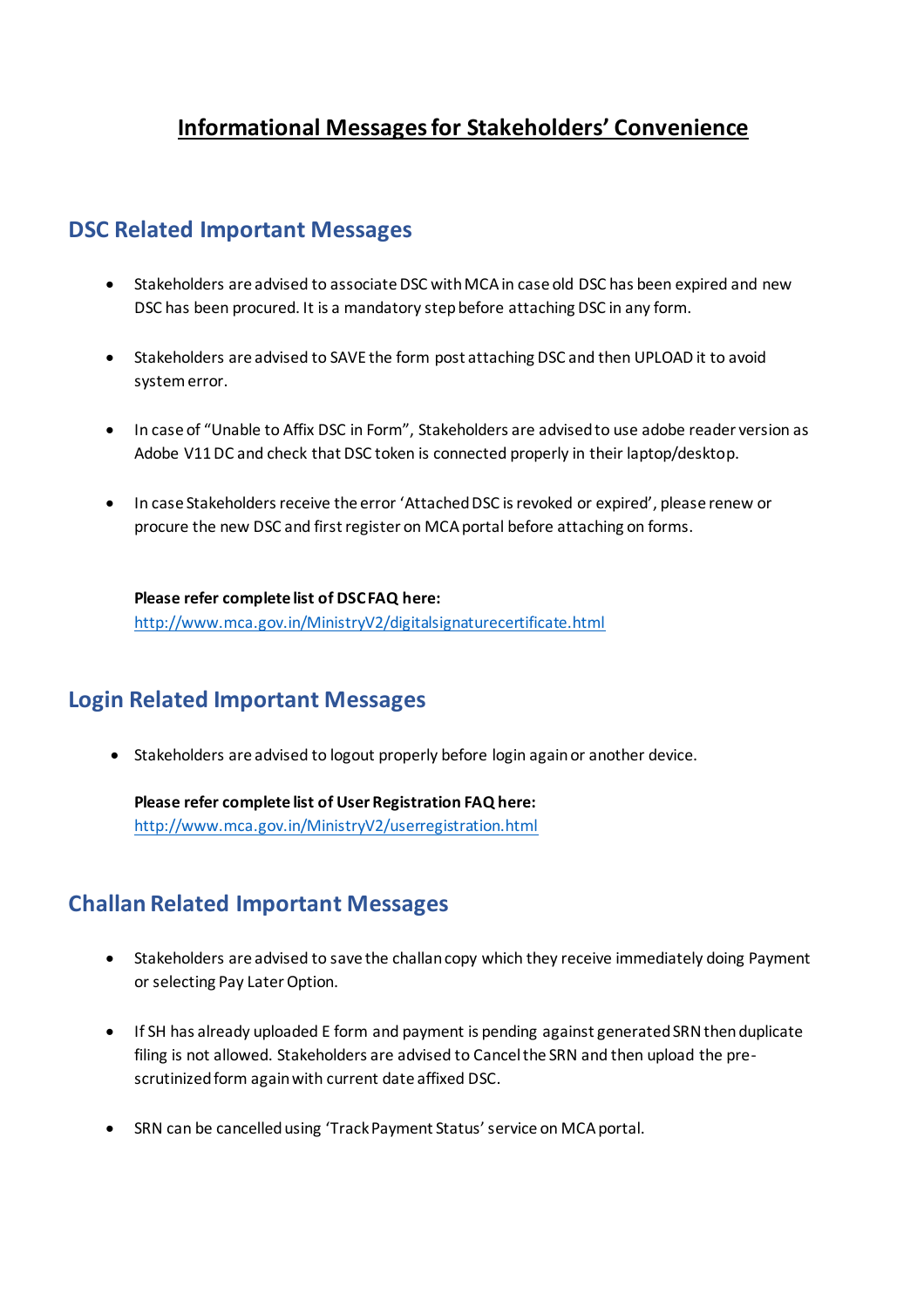**Please refer complete list of Payment FAQ here:** <http://www.mca.gov.in/MinistryV2/payment.html>

# **Pre-scrutiny/Form Upload Related Important Messages**

- Stakeholders are advised to SAVE the form after Pre-scrutiny to avoid any form upload issue.
- If Stakeholders are getting the error 'Auditor Name is not matching with ICAI Record' OR 'Details of the practicing professional is not valid', they are advised to check following:
	- o Auditor details in E form is according to ICAI record. If auditor details are changed in his institute record, please ensure it is informed to MCA.
- If Stakeholders are getting the error 'DIN entered is not Approved', this means DIN being used is in disabled status or dis-qualified or de-activated during KYC.

**Please refer to complete list of MCA21 FAQs here:** <http://www.mca.gov.in/MinistryV2/efiling.html>

# **Solution to technical issues faced during form filing**

## **1. "Form Upload Size is Greater than 6mb"**

All e-forms have upload limit of 6 MB size but if user is not able make size less than 6 MB. Below is the solution for the issue.

Please follow the below instructions to avoid increase in file size while affixing DSCs:

- 1. Open the Adobe Reader
- 2. Go to Edit-> Preferences -> Signature.
- 3. In the Creation and Selection tab, click on more.

4. De-select 'Include signature's revocation status when signing in Creation and Selection tab.

5. Now download a fresh form and proceed with signing the document as before. Please make sure that the signatures are valid before uploading. You can do that by Right clicking on each DSC and selecting the option 'Validate Signature', if the message says 'VALID' then you'll face no issues.

The below link has screen shots for the same[: https://forums.adobe.com/thread/1987605](https://forums.adobe.com/thread/1987605)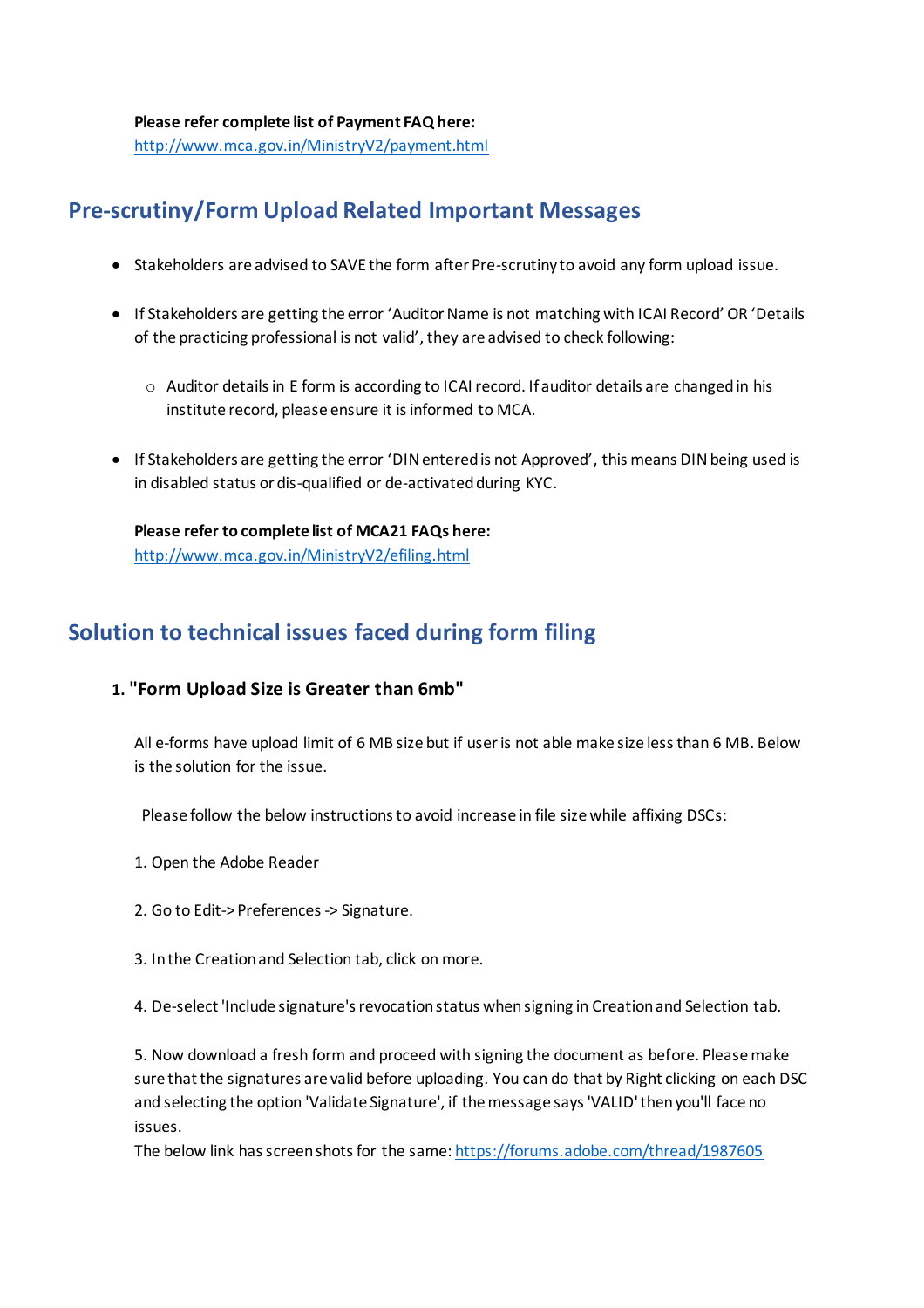#### **2. "Unable to read file"**

This issue arises only when user used extended features without entered form field manually while filling the form field details. Kindly overcome by filling all form field details manually. While filling use Adobe Reader 11.0 and above and IE 9.0 and above version. Please avoid using Adobe Acrobat Pro DC for filling / Signing the form.

### **3. "Prescrutiny Check field is missing in eform"**

Please note that "prescrutiny check field is missing/Data ID" error occurs when the form is not saved after "prescruitny" is done successfully.

After doing prescrutiny, and it is successful, please make sure you save the document once again before uploading it.

Attachment names should not have any special characters and the length the form/attachment names should be less than 25 characters.

You are requested to use adobe reader 11 or above versions only. Resolution is in your hands only. Please download a new form and try again. This cannot be resolved from our end.

Please wait for couple of minutes after saving and closing the form after any updates, including attaching the DSC before closing the form. The process needs to be repeated for attaching all DSCs being used in the form.

#### **5. "Form ID is not present"**

Please remove the spaces and special characters in the file name of the eform and generate the forms. Please rename the file name and save the form and upload. Note. Please remove all the special characters other than hyphen (-), underscore () and space. If the issue still persists, please send us the filled form.

#### **6. "Form already filed"**

Please use Track SRN service using same FO login details using which form was filled. Now search the SRN using "date range" and use "Cancel" option to cancel the SRN. Once cancelled then proceed with filling after modifying the form & ensure that Prescrutiny is successful before uploading the form. Please rename the file name and save the form and upload. Note: Remove all special characters other than hyphen (-), underscore () and space.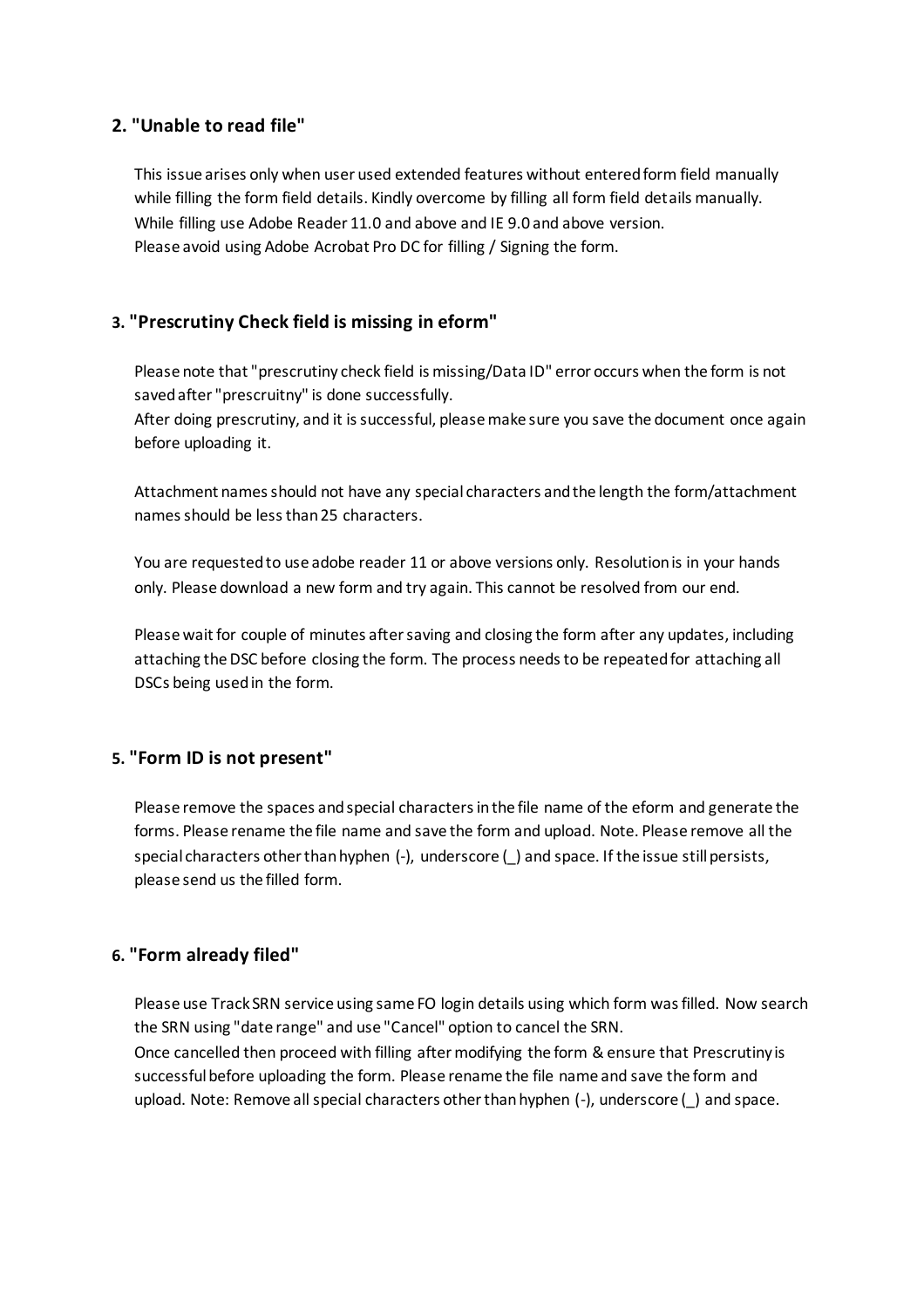## **7. "Forms being submitted are not pre-scrutinized. Make sure that each form getting submitted is pre-scrutinized successfully"**

Kindly remove special character from file name and forms of agile. If you are facing Prescrutiny error, please edit each form and Re-generate again. Kindly check whether the changes are appearing in PDFs as well.

Please also ensure to proceed with linked filing, do not upload SPICE+ PART B as a single form. Please wait for couple of minutes after saving and closing the form after any updates, including attaching the DSC before closing the form. The process needs to be repeated for attaching all DSCs being used in the form.

The stakeholders need to wait for couple of minutes after saving and closing the form.

### **8. "The ID number ' ' entered already exists against an active DIN "**

Please note that the optional sections need to be kept blank in case that particular field is not applicable for you (instead of putting 'NA').

Kindly check and remove if such entries exist in the form and try again. In case of any further clarifications, kindly provide filled SPICe+ form.

#### **9. "Latest Instance Document Not attached"**

Kindly download the latest version of the tool MCA XBRL Validation Tool Version from the XBRL Portal (http://www.mca.gov.in/XBRL/index.html) and then perform validation and prescrutiny of XML, directly attach it to the form and try to upload.

### **10. Details of the practicing professional is not valid**

If you have selected Company secretory, please provide the COP number and membership number. If you have selected Cost accountant/Chartered Accountant, please provide only membership number.

Also make sure you select the Associate/Fellow radio button in line with your allocation. Before you use membership number to sign the form please make sure respective DSC is registered against the membership number.

### **11. DSC is already registered.**

Please note that if DSC is already registered with PAN and DIN with different category then you should update you DSC then affixed that DSC on E forms.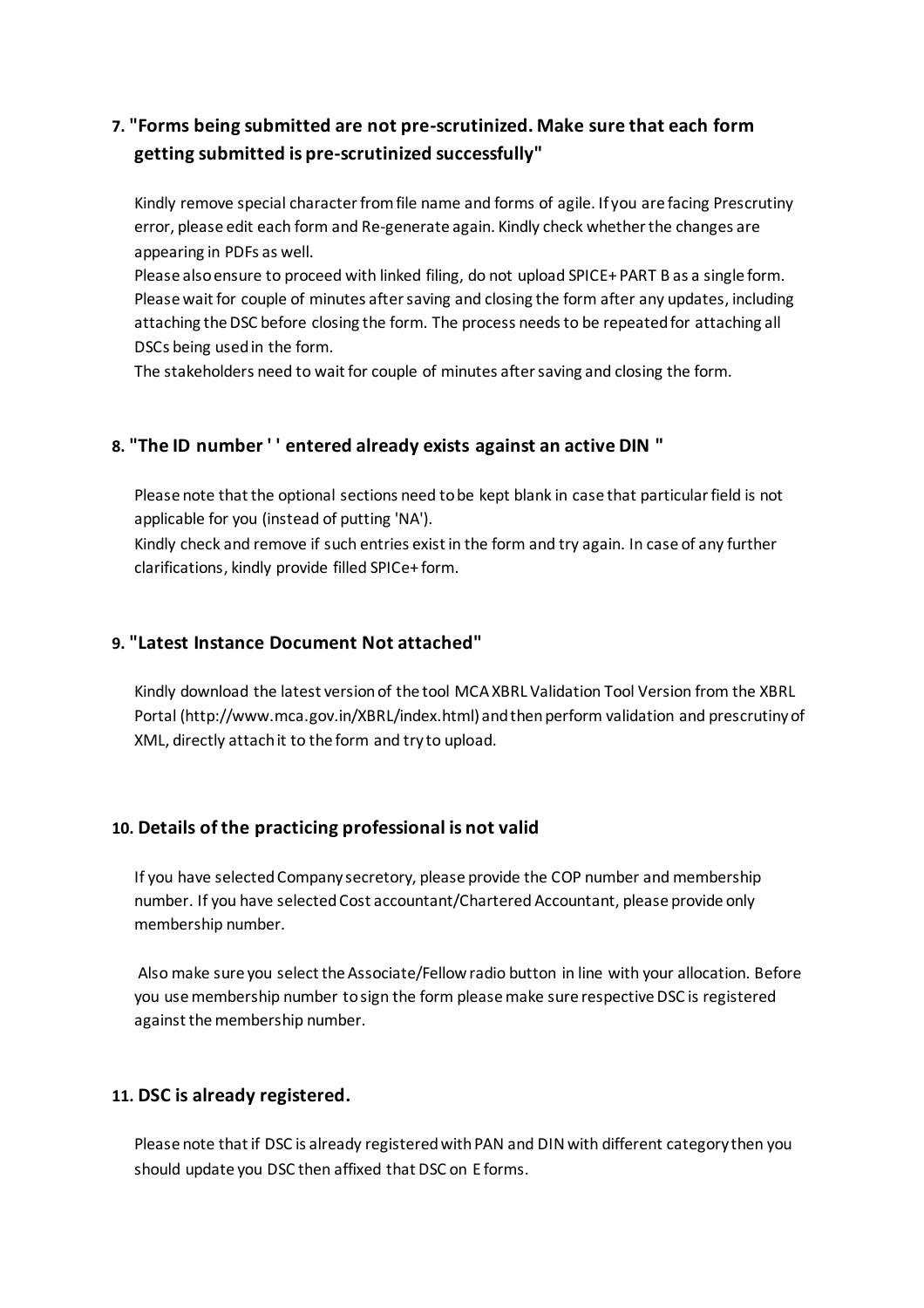### **12. User is already logged in**

You are requested to please note that only one can login with same user id at a time. Multiple login are restricted in MCA website due to security policies. If you are facing issue Kindly login after 10 minutes after signing out from another browser/system.

All users should log out of the system before closing the browser. Not logging out of systems leaves the session live in the system and restrictions are put in place for not allowing concurrent logins for the same user. This is one of the standard practices adapted for security compliance purposes

The system maintains user session up to a maximum time of 2 hours, after which normal login procedure will resume.

## **13. Challan not generated**

- Sometimes the payments made by the stakeholder are not immediately accepted and confirmed by the bank. In such cases, the amount is debited, however, MCA may not have received above confirmation. Usually, in 48 hours such confirmation is received from the bank and subsequently, the Payment/ SRN status is updated, and challan is available on the website.
- Sometimes, there could be an intermittent issue caused by delay in response from the bank or external network factors. MCA recommends using the below SBI URL to verify payment statu[s https://merchant.onlinesbi.com/thirdparties/doubleverification.htm](https://merchant.onlinesbi.com/thirdparties/doubleverification.htm)
- Kindly wait for 48 hours after making the payment. Challan will be generated. Kindly download from the link<http://www.mca.gov.in/mcafoportal/trackPaymentStatus.do>
- There is a possibility the user may be using multiple DSC's. The MCA system will accept only the registered DSC and same should be used while filling the form.

## **14. Errors while Uploading of Form:**

#### **1. "Need to affix the mandatory DSC"/ "DSC is not Affixed/ Attached/ Registered"**

The reported error will be resolved only if you follow the guidelines mentioned below.

- Cache issue: Please clear the cache from your browser and system. Please refer below link: <https://kb.wisc.edu/page.php?id=15141>
- Follow the below steps to clear temp files from system.
- Click on Start ->Run -> type 'Temp' and press enter button. This will open a folder, delete all files